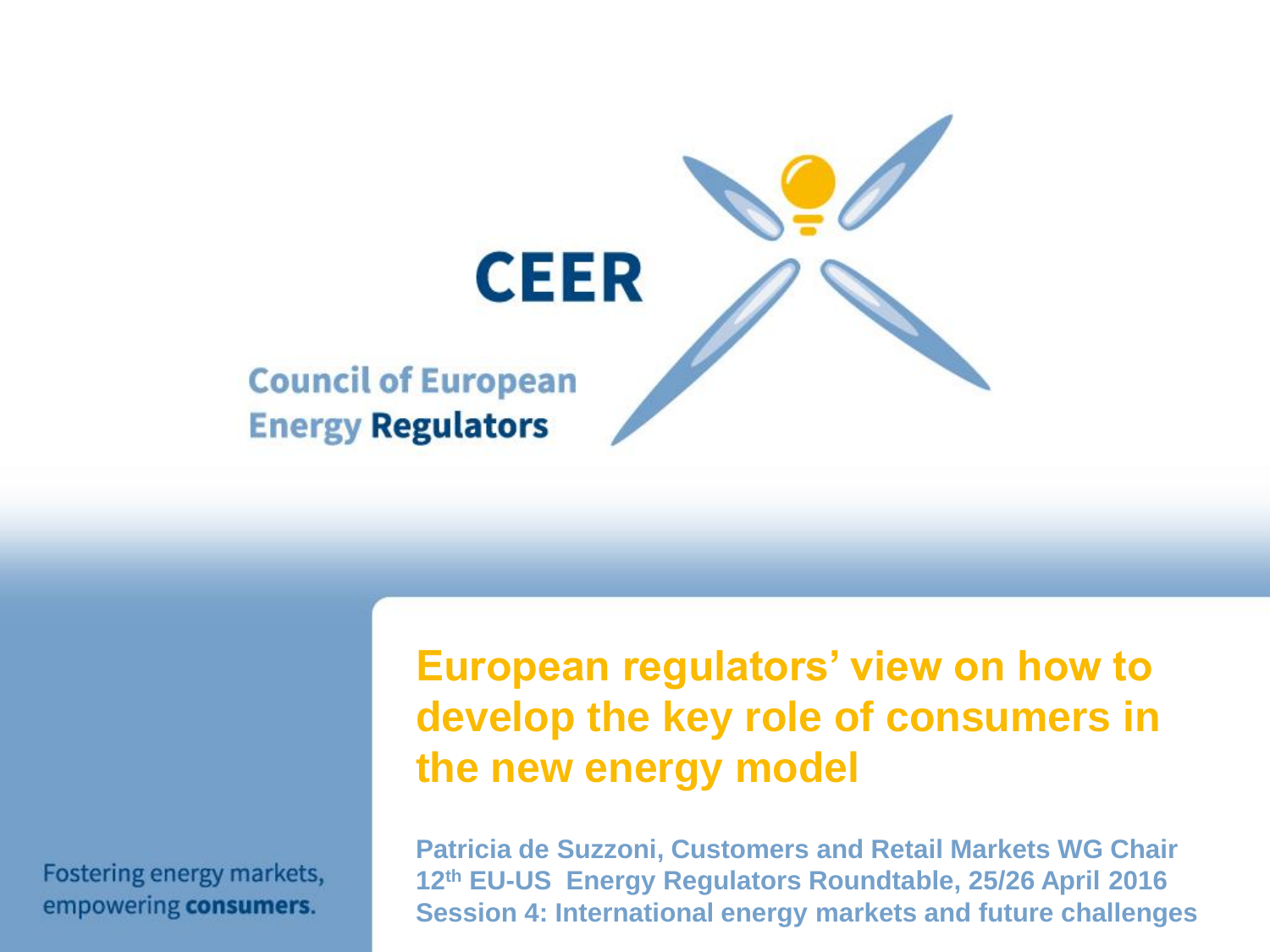

#### **Table of contents**

- A quick reminder on European Energy Regulators
- CEER-ACER Bridge to 2025: our holistic Vision
- Why we need a new market model
- Key features of a new consumer-centric energy model
- What regulators can do to facilitate the development of well-functioning retail energy markets?

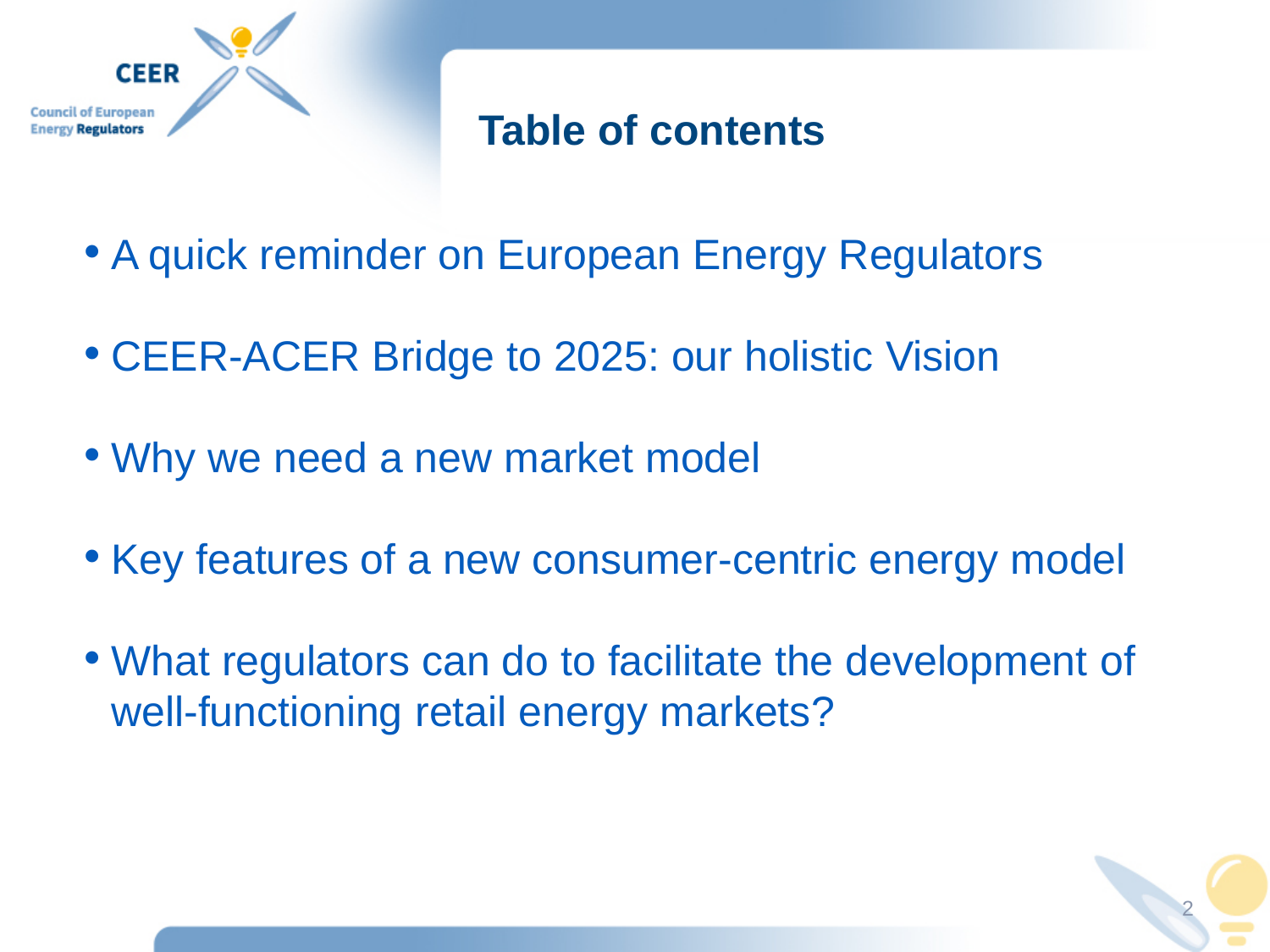**CEER Council of European Energy Regulators** 

**A quick reminder on European Energy Regulators**

| <b>Council of European</b><br><b>Energy Regulators</b>                                  |                                                                   |                                                                   | Agency for the<br>Cooperation of<br><b>Energy Regulators</b>       |                                                                |                                                                         |
|-----------------------------------------------------------------------------------------|-------------------------------------------------------------------|-------------------------------------------------------------------|--------------------------------------------------------------------|----------------------------------------------------------------|-------------------------------------------------------------------------|
| <b>Voice of Europe's national</b><br>energy regulators at EU<br>and international level |                                                                   | <b>Established</b><br>in 2000,<br>around 10<br>permanent<br>staff | <b>Official European Agency</b><br>created by the Third<br>Package |                                                                | Operational<br>since 2011,<br>around 80<br>permanent<br>staff           |
| Not-for-<br>profit<br>organisation<br>based in<br><b>Brussels</b>                       | Focus on<br>retail<br>markets and<br>international<br>cooperation | <b>Work</b><br>structured<br>around WG<br>staffed by<br>members   | <b>Alberto</b><br>Pototschnig,<br><b>Director</b>                  | John Mogg,<br>Chairman<br><b>Board of</b><br><b>Regulators</b> | <b>Membership</b><br>restricted to<br><b>EU Member</b><br><b>States</b> |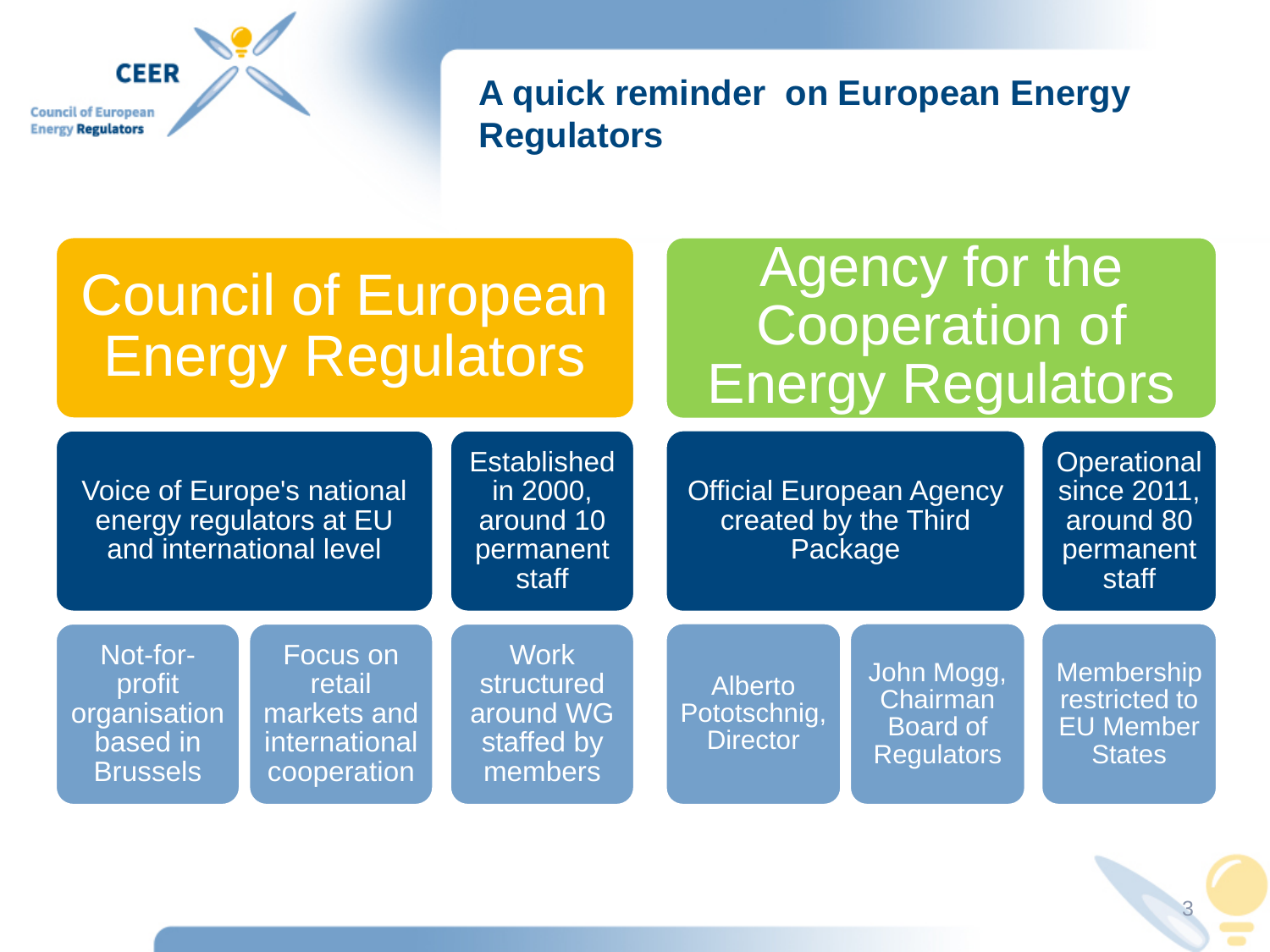

#### **Update on CEER Membership**

#### **Members from:**

28 EU Member States

+

Iceland and Norway

#### **Observers from:**

**Switzerland** + Former Yugoslav Republic of Macedonia (FYROM) + Montenegro and Kosovo

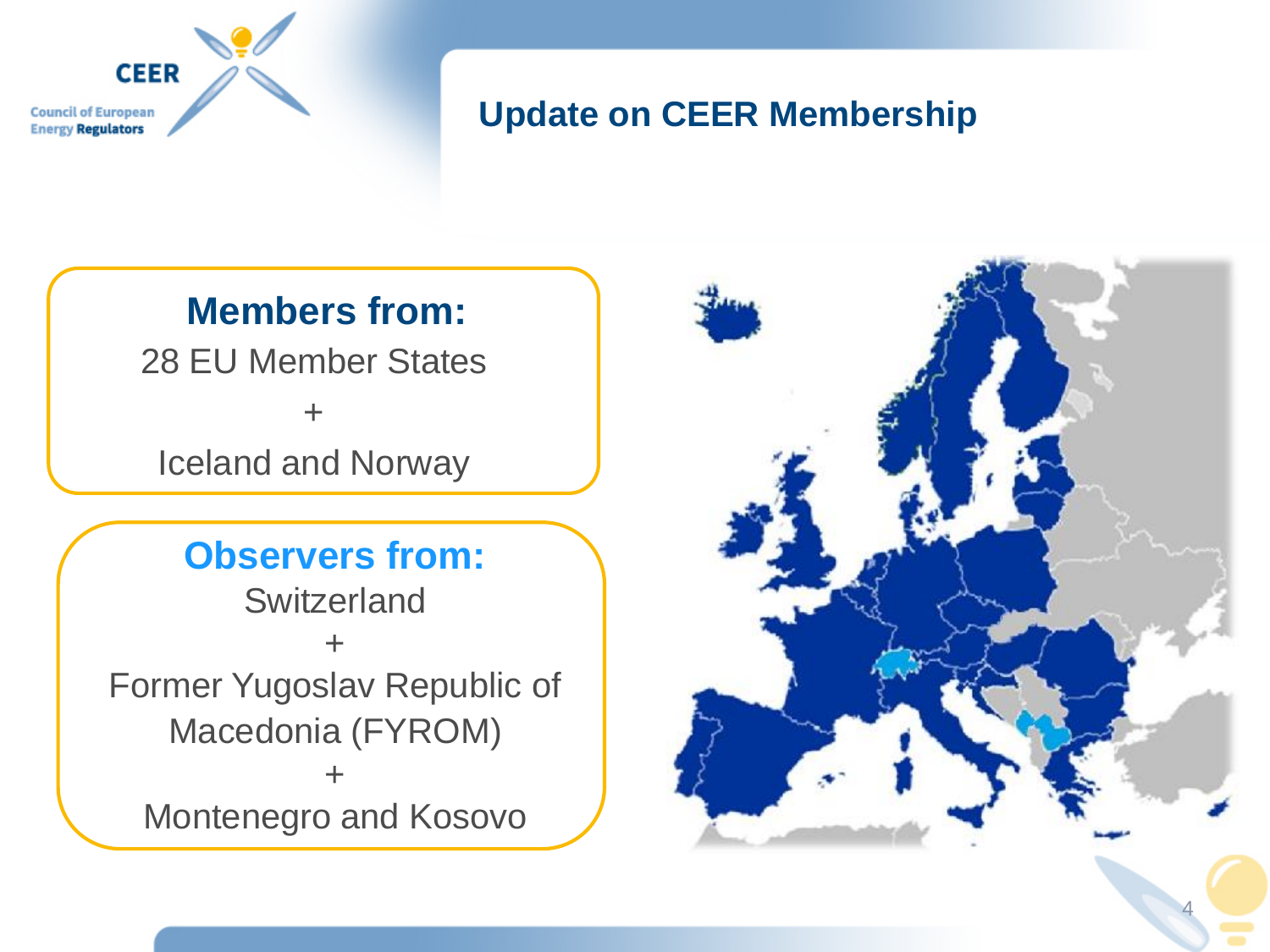

#### **CEER-ACER Bridge to 2025 Our holistic vision**

ACER and CEER produced the Bridge to 2025 in September 2014, which represents a joint strategy to shape EU energy policy over the coming decade. The Bridge Recommendations reflect regulators' ambition to achieve 5 key objectives for the Internal Energy Market by 2025:

**1. Establishing liquid, competitive and integrated wholesale energy markets**

**2. Enhancing Europe's security of supply and channelling the external element of internal energy markets**

**3. Moving to a low carbon society with increased renewables and smart, flexible responsive energy supply** 

**4. Developing a well-functioning retail market that benefits consumers**

**5. Building stakeholder dialogue, cooperation and new governance arrangements**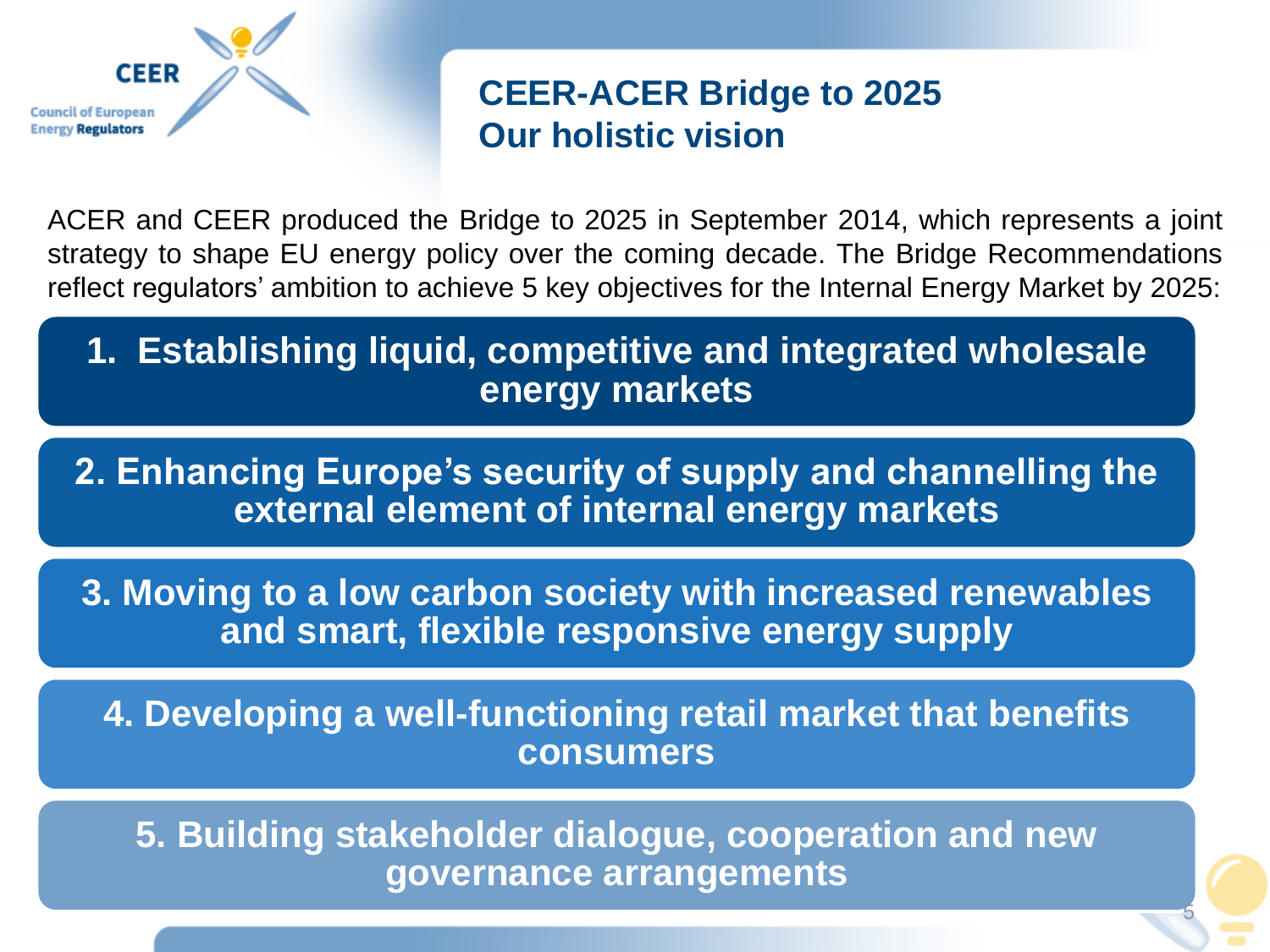

**Energy Efficiency**

**Decarbonise the economy**

- energy market
- Moderate demand
- Become world leader in renewable energy
- Refocus investments in key technologies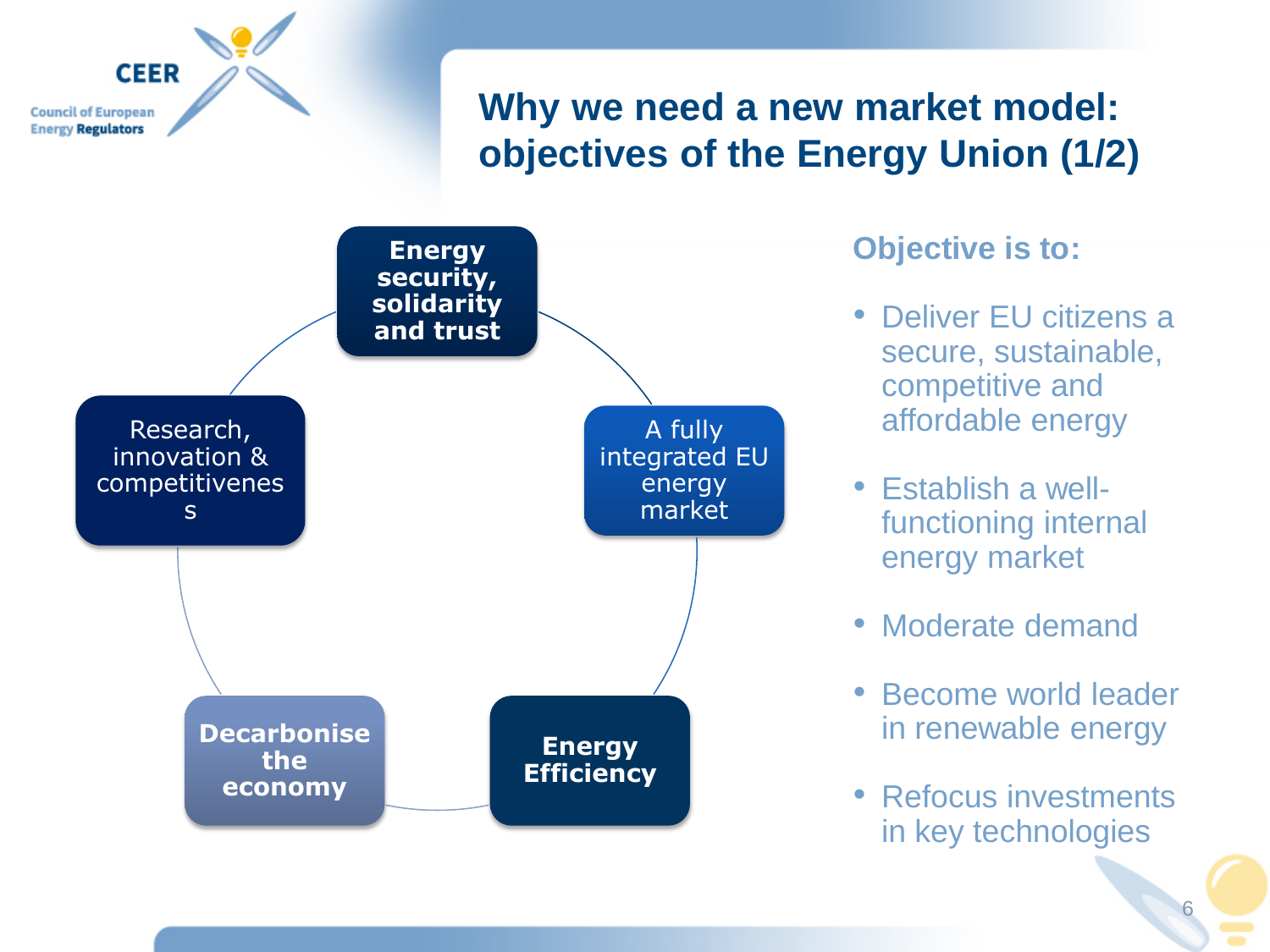

## **Why we need a new market model: EC New Deal Communication (2/2)**

- European Commission's Communication on "Delivering a New Deal for Energy Consumers" highlights concerns about the functioning of retail markets (insufficient competition, lack of information for consumers on costs and consumption, etc.)
- At the same time, energy markets across the EU are undergoing significant changes…



#### **Key is to:**

- Reduce complexity
- Inform, educate, & engage consumers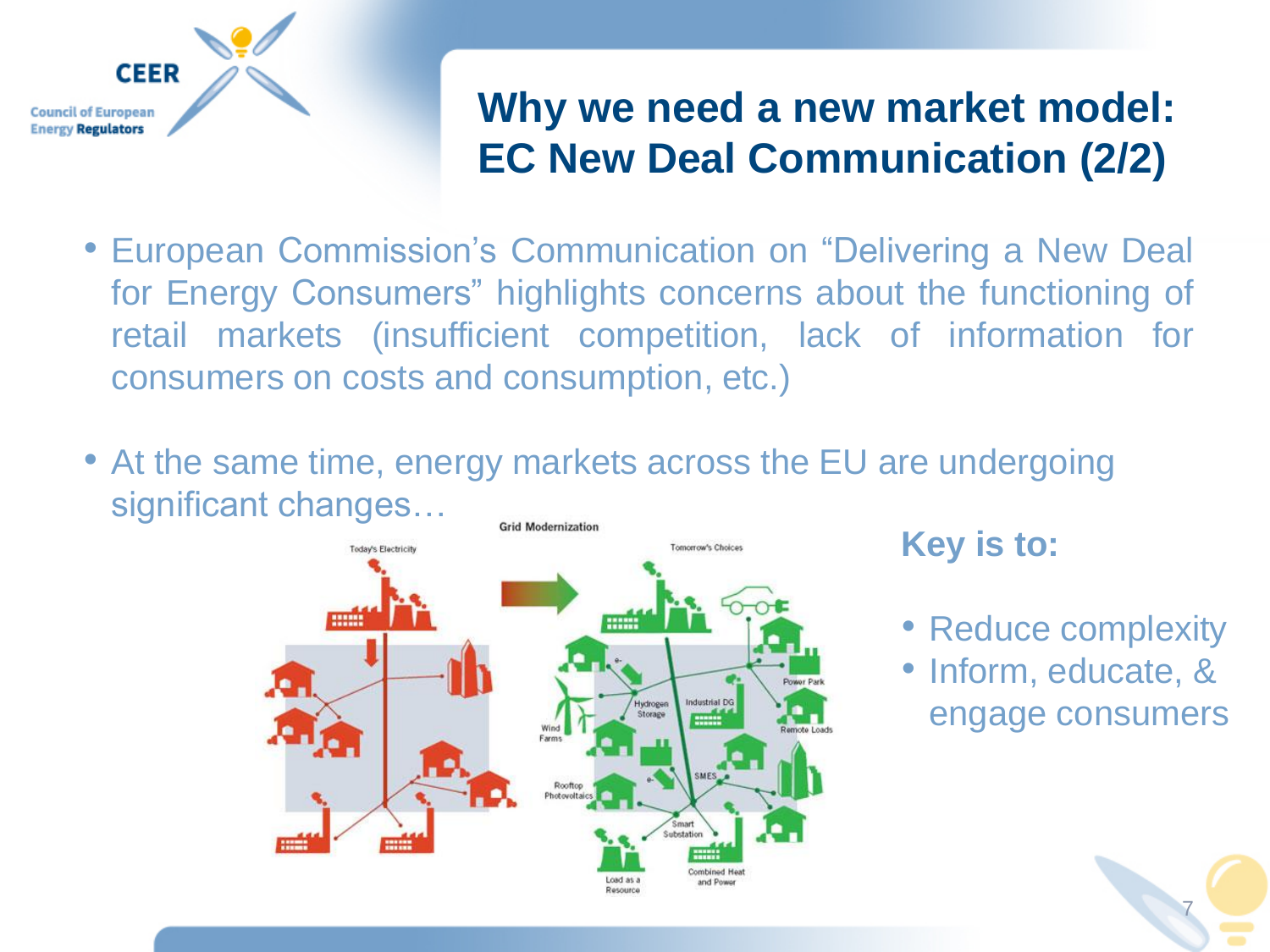

## **Consumers at the heart of the EU energy market**

• The Energy Union outlines a new energy system for Europe, moving away from an economy driven by fossil fuels where energy is based on a centralised, supply-side approach and which relies on old technologies and outdated business models. Instead, it seeks a system that empowers consumers through information, choice and flexibility.

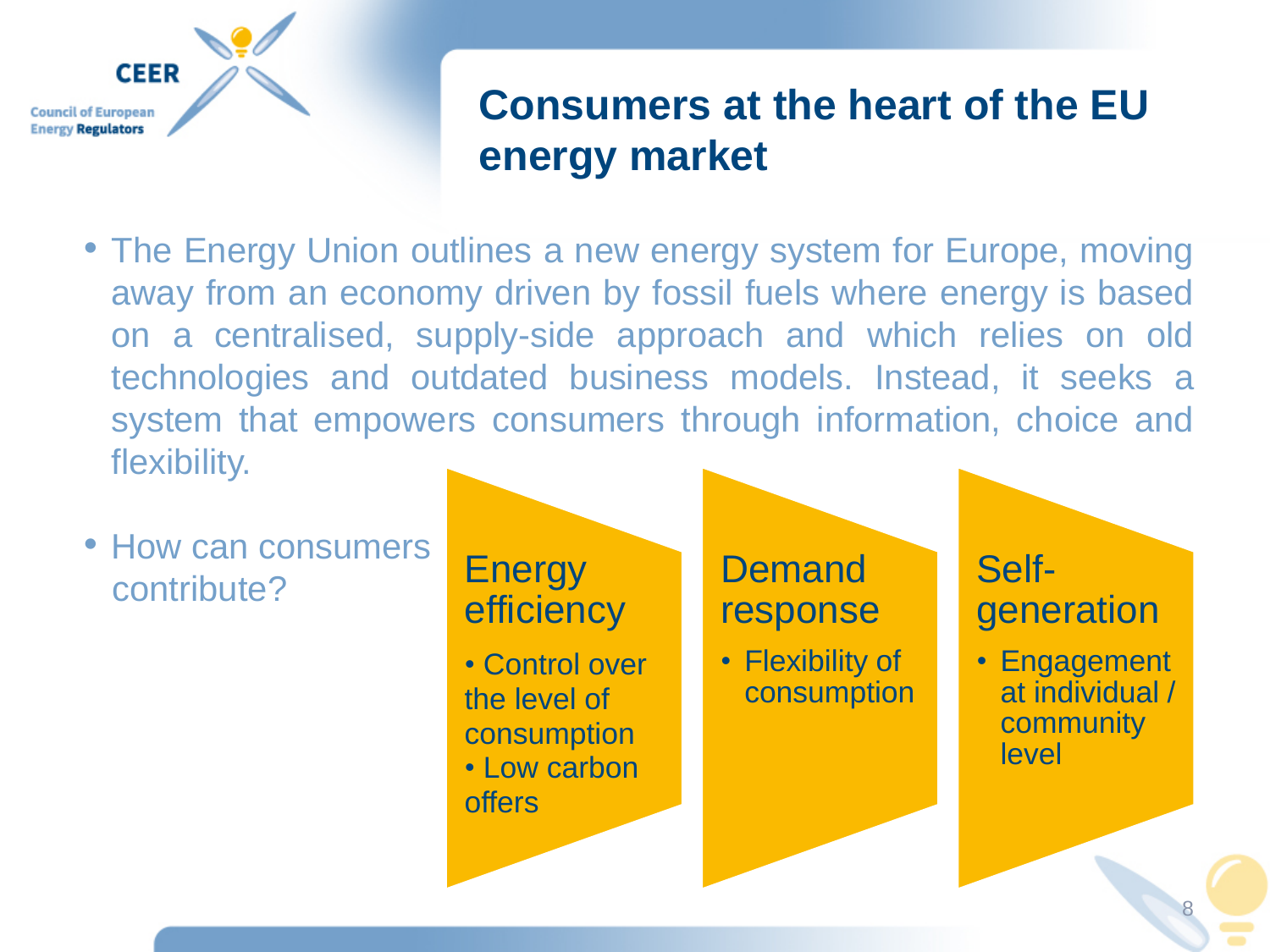

## **Key features of a new consumercentric energy model (1/2)**

- Energy efficiency:
	- ► (On-line) Easy access to consumption data by consumers: from a yearly to a monthly and "near real time" frequency of **smart metering data** for all
	- ► **Labelling** for appliances
	- ► Availability of offers with **guaranteed origin of electricity**
- Demand response through flexible consumption
	- ► Availability of **time-of-use/hourly metering** and different pricing schemes offers from suppliers
	- ► Availability of **aggregation services** from third-party companies
- Self-generation at individual and community level
	- ► Solar panel / battery / **technology** decreasing costs
	- ► A fair **regulatory framework**

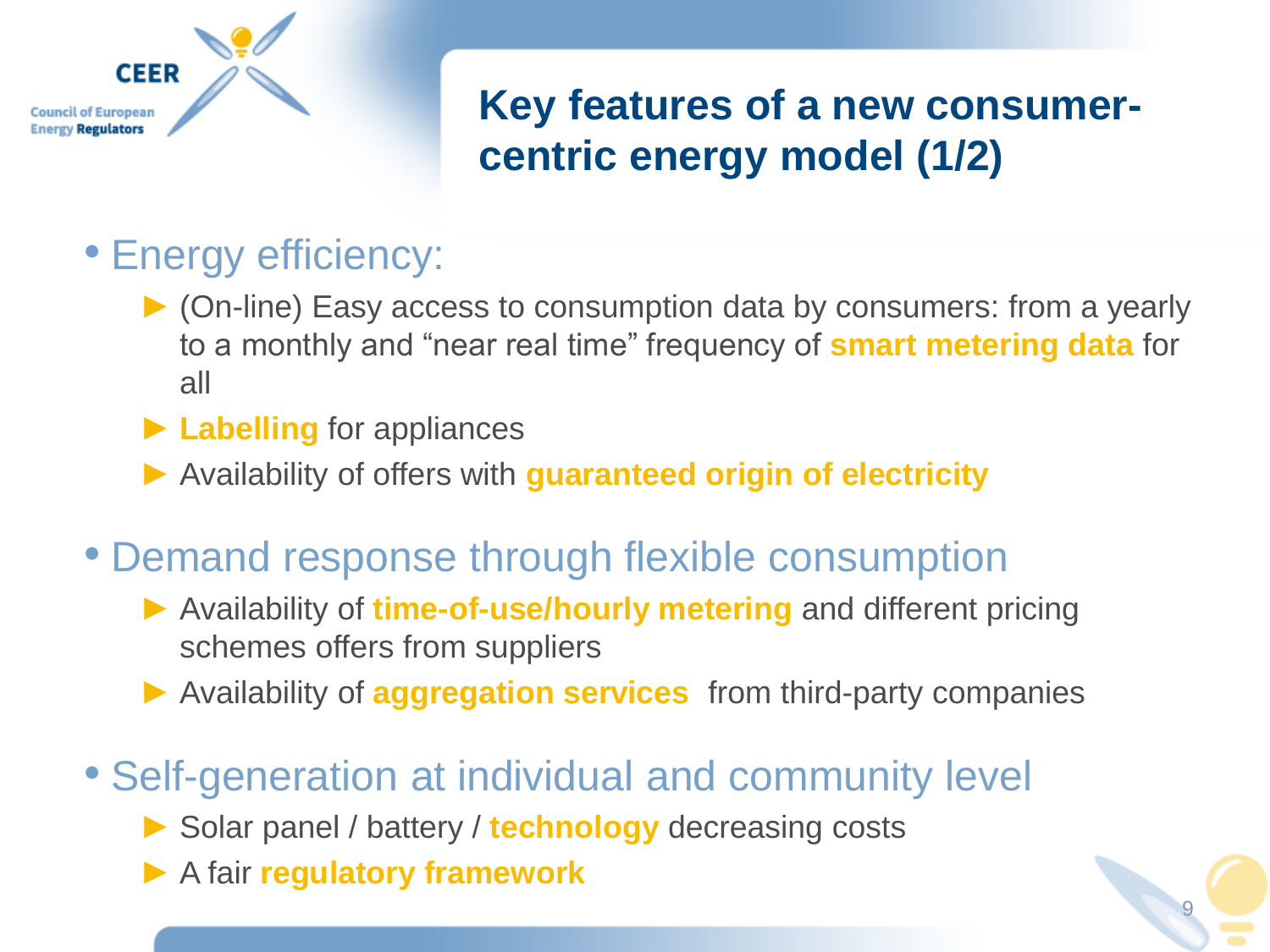**Council of European Energy Regulators** 

**CEER** 

**Key features for a new consumercentric energy model (2/2)**

## **Well-functioning energy retail markets**

#### **1-Competition and innovation**

*There is a high degree of competition and innovation thrives to the benefit of consumers. Distribution system operators provide quality services and facilitate a level playing field by acting as neutral and efficient market facilitators.*





#### **2-Consumer involvement**

10 *Consumers are aware of key features of energy markets; they are empowered and are enabled to engage in market activities through which they can acquire further trust in the market and its actors. Energy supply is ensured for all energy users, and vulnerable consumers are provided with extra protection where needed.*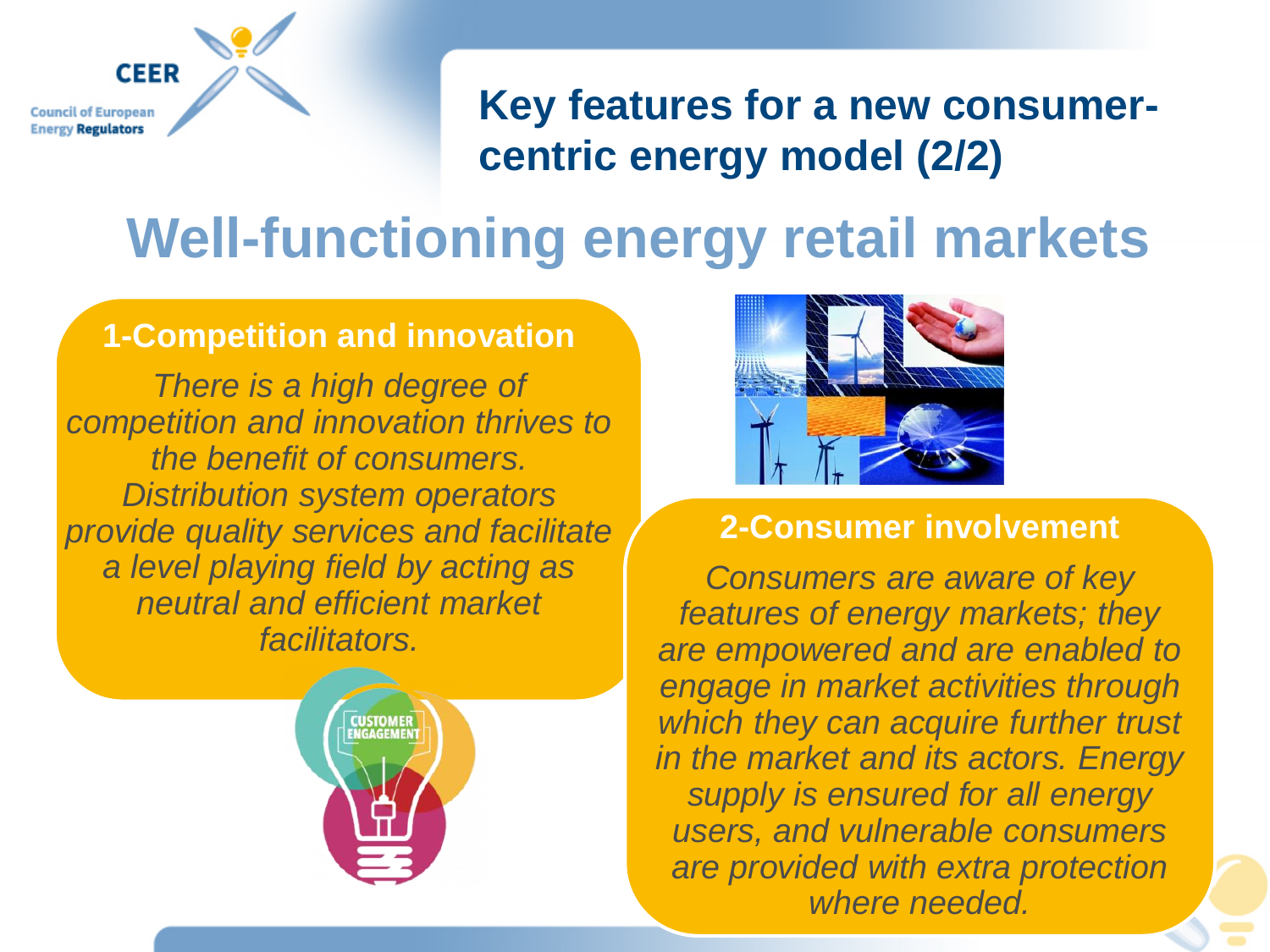

## **What regulators can do to facilitate the development of well-functioning retail energy markets?**

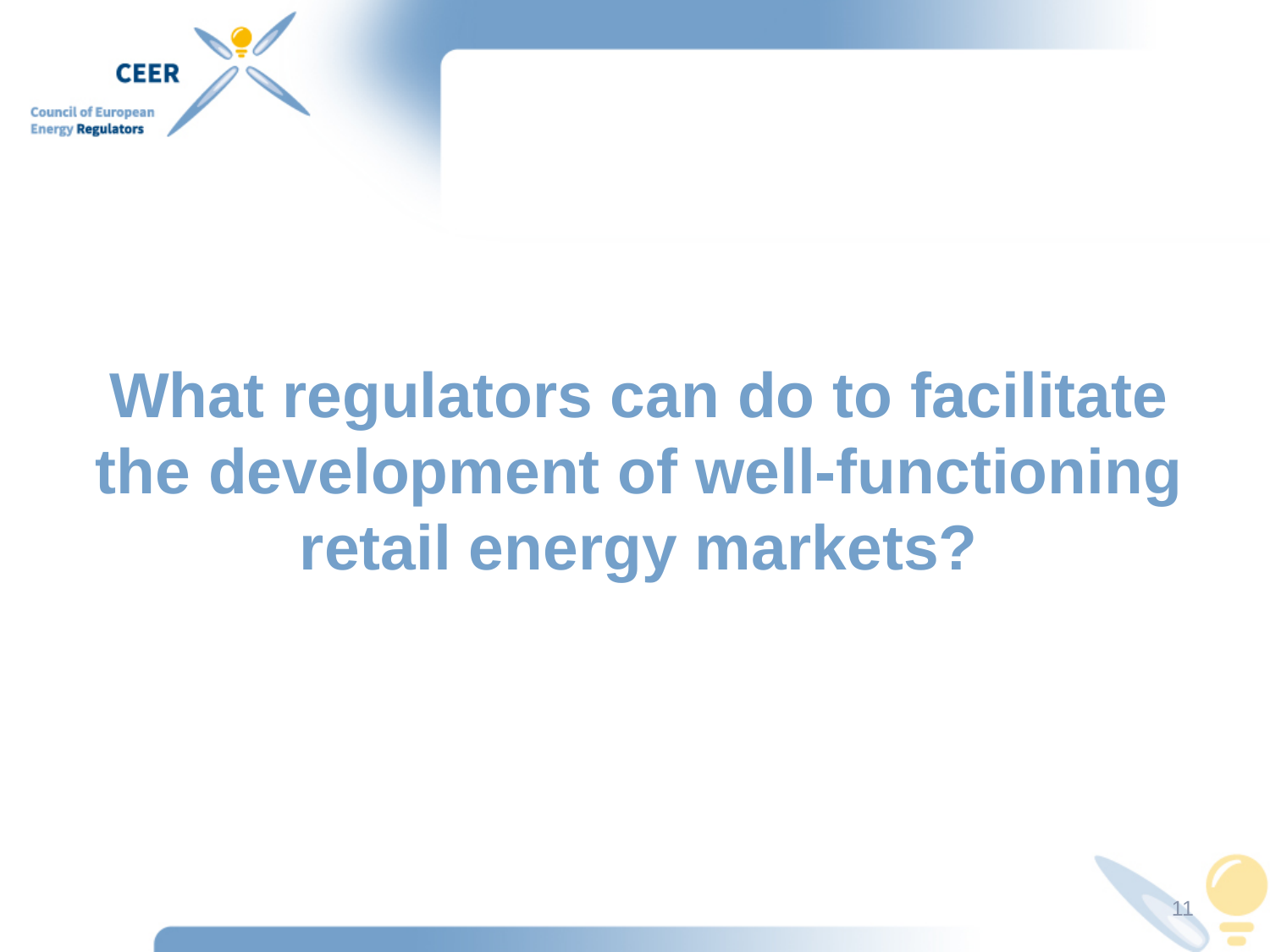

## **On the Supply Side (1/2)**

- Tackle market entry barriers for new suppliers and third parties
	- ►Easy access to **wholesale markets** and **licensing / balancing** regimes
	- ►Make sure **DSOs** act as neutral market facilitators
	- ►Phase out end-user **regulated prices** (notably below costs)
	- ▶ Put in place **common standards** for consumer data and for DSO-supplier contract / or **data hub**
	- ►Support the roll out of **smart metering** / time-of-use metering

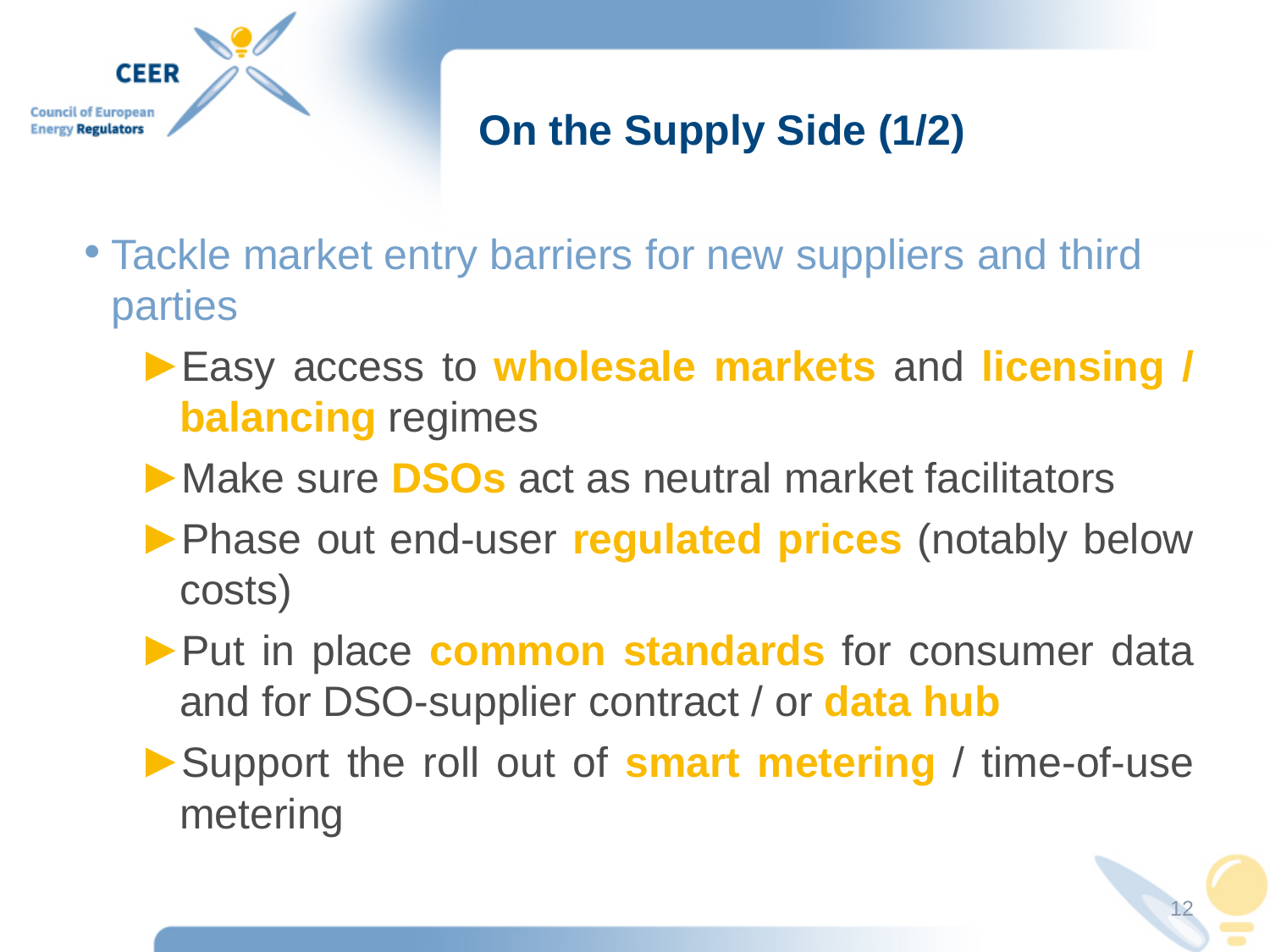

## **On the Supply Side (2/2)**

- **Monitor** the relationship between wholesale and retail **prices**
	- ▶ Correlation and mark up
- Ensure the regulatory framework allows (and incentivises) the availability of **a range of offers**
	- ▶ Pricing and billing options
	- ▶ Services for implicit demand response and self-generation
	- ▶ On-line offers
	- ► Explicit demand response offers
	- ►"Green" offers

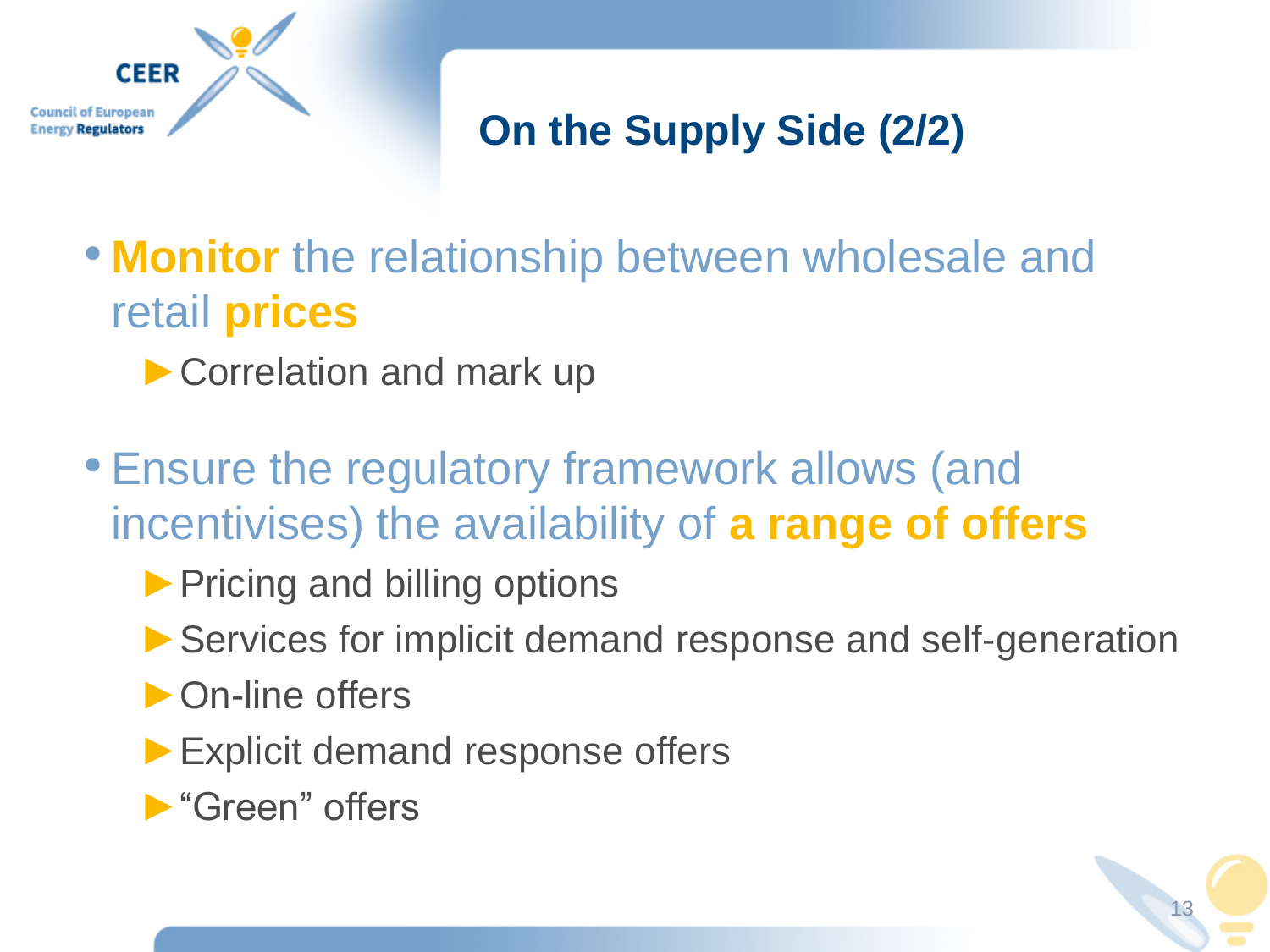

## **On the Demand Side**

- Ensure **most consumers** have a **minimum knowledge**  of the most relevant features for engaging and trusting the market
- Ensure the availability of **empowerment tools**
	- ▶ Access to independent and verified comparison tool
	- ► On-line access to historical consumption information
	- ► Free-of-charge and fast (24hour is the goal) supplier switching process
- Ensure a **minimum level of engagement**
	- ▶ Encourage sticky consumers to compare offers
	- ► Ensure there are no regulatory barriers for consumers to become prosumers

#### • Ensure **appropriate protection**

- ► Monitor the number of disconnections (for non-payment)
- ► Monitor the use of minimum standards for key information in advertising and bills and bills and bills are seen to be a set of  $\frac{14}{14}$